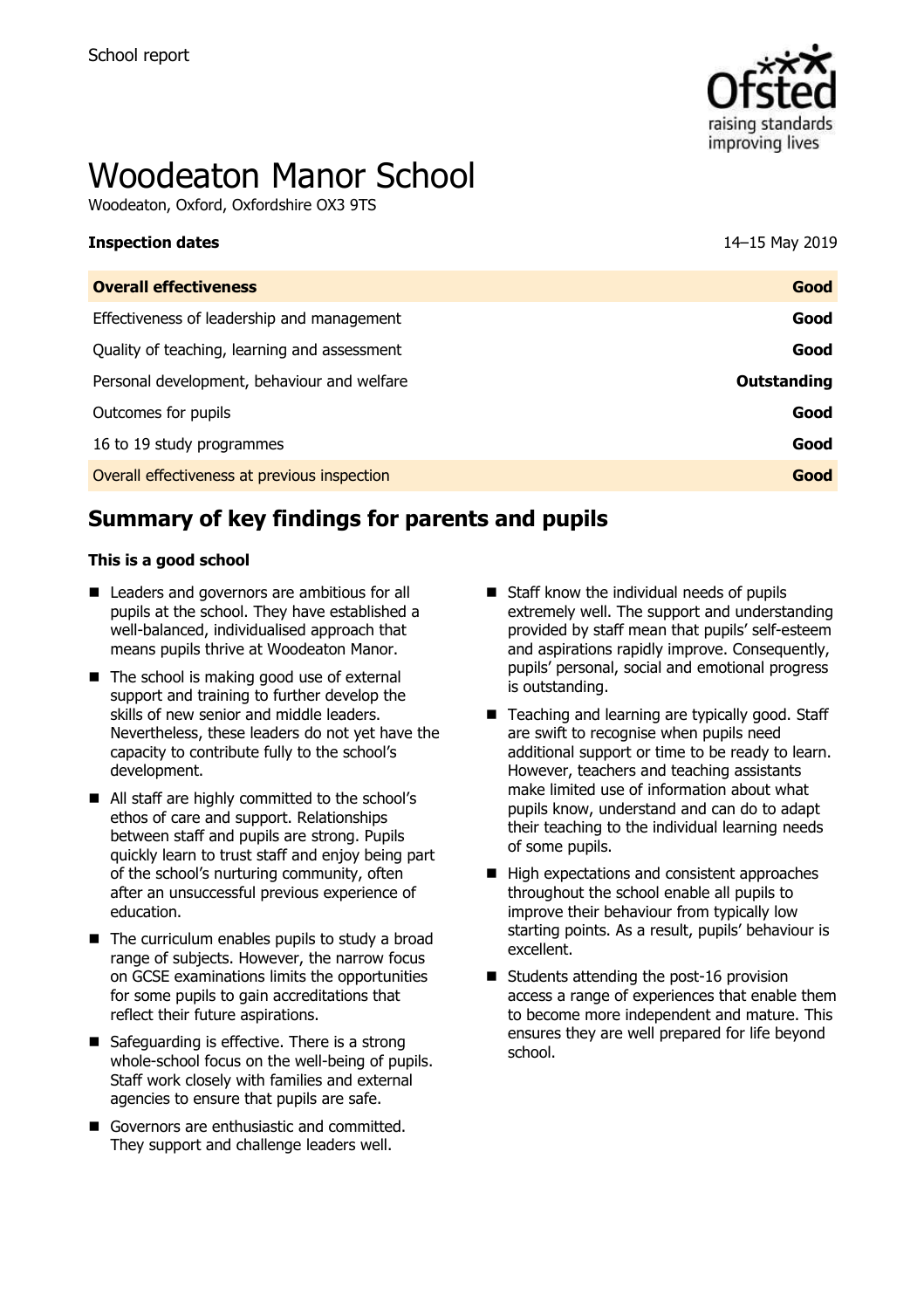

# **Full report**

### **What does the school need to do to improve further?**

- Improve the quality of leadership and management, by:
	- enhancing the skills and expertise of leaders at all levels so that they can contribute more strongly to the school's overall development
	- extending the curriculum so that all pupils can obtain the skills, knowledge and understanding that are appropriate for their future lives.
- Improve the quality and consistency of teaching, by:
	- making incisive use of pupils' performance information so that learning tasks are well matched to the different needs of pupils.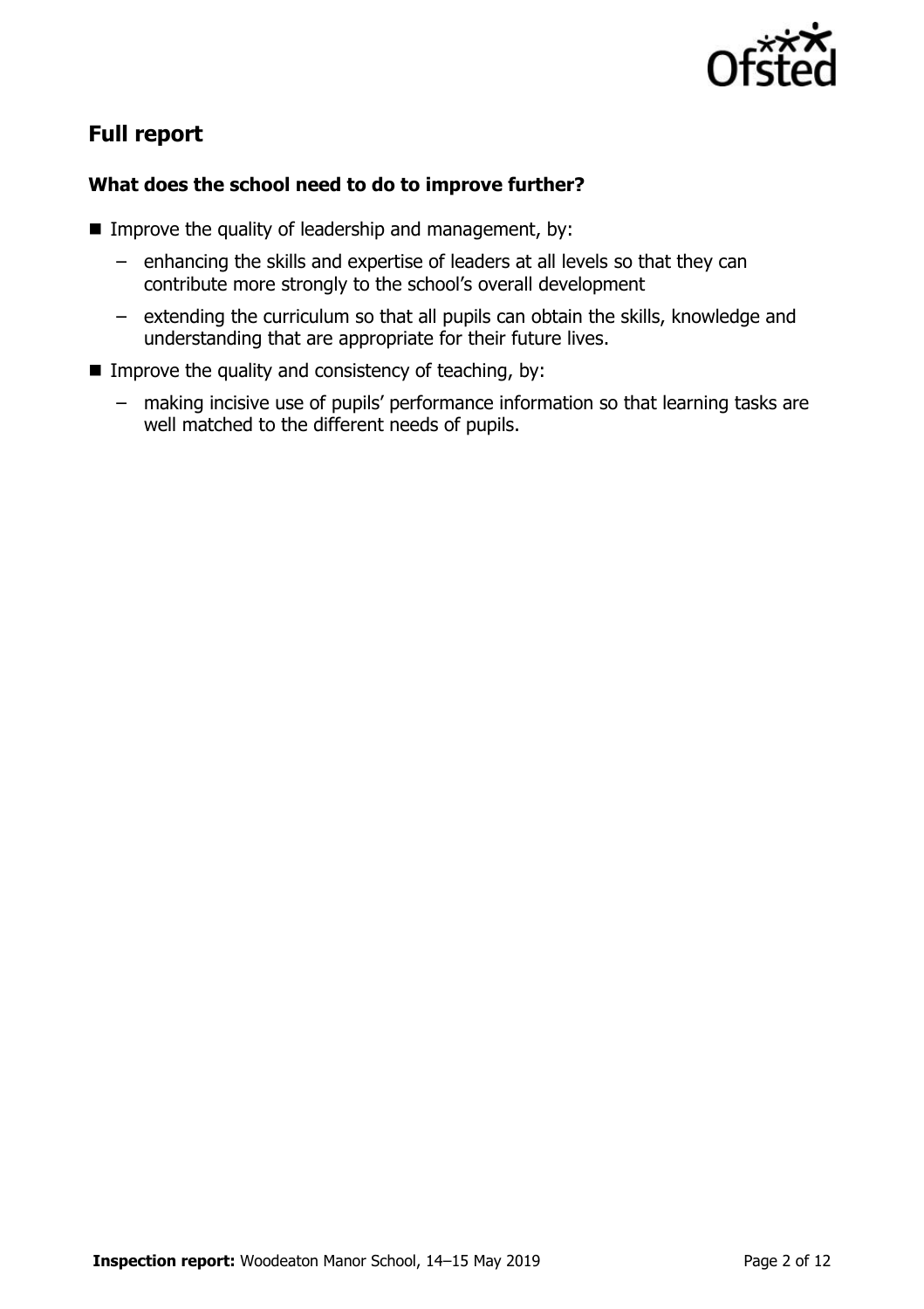

# **Inspection judgements**

#### **Effectiveness of leadership and management Good**

- The headteacher, who is well supported by senior leaders, has a clear vision for the school. His moral purpose and ambition for pupils are shared widely across the staff team. The ethos of the school, summarised as, 'By reducing barriers we will expand horizons', underpins all leadership decisions. Leaders' commitment to the school has ensured that the school's effectiveness has been sustained through a period of significant change.
- Staff who have taken on additional leadership responsibilities are being supported to develop their skills and expertise well. They are enthusiastic and show a secure understanding of their roles. Many are committed to gaining external accreditations. However, leadership capacity remains limited as the new leadership structure is not yet embedded. Consequently, some senior and middle leaders are not yet having a significant impact on the school's development and future direction.
- Leaders have high expectations of staff. The recent introduction of regular monitoring and review procedures has enabled leaders to gain a good understanding of the quality of teaching across the school.
- Specialist staff, including the school's educational psychologist, provide effective training for all staff. Daily briefings ensure that there is a shared understanding of pupils' social, emotional and mental health needs and how best to meet them. Staff use this information well to strike a balance between the demands they place on pupils and the maintenance of the positive relationships that are in place.
- The curriculum covers a broad range of subjects and activities. Leaders actively seek out opportunities to enrich pupils' learning. For example, pupils told inspectors about a recent trip to Bristol to support their understanding of geography. Nevertheless, the focus on GCSE qualifications means that pupils with more diverse learning needs, including those who are most able and those with more complex difficulties, cannot always access accreditations relevant to their abilities and future aspirations. Leaders have recognised that the curriculum needs further development to better meet the needs of all pupils. However, work to address this is in its infancy.
- Leaders make considered use of the pupil premium funding. They are determined that no pupil should be left behind. Carefully planned interventions promote pupils' wellbeing and academic progress. Consequently, disadvantaged pupils make good progress in all subjects.
- Leaders use of the primary physical education and sports premium is effective. Pupils participate in a wide range of sporting activities and events. For instance, pupils were keen to tell inspectors about their recent visit to watch the Women's Football Association Cup Final. Pupils develop their abilities in a variety of sports and take part in competitions. As a result, their self-esteem and self-confidence improve. In addition, pupils develop a more positive attitude to leading a healthy lifestyle.
- **Pupils' spiritual, moral, social and cultural development is promoted throughout all** aspects of school life. The values of tolerance and respect are deeply ingrained because pupils are taught to ask themselves, 'What can I do to make things better for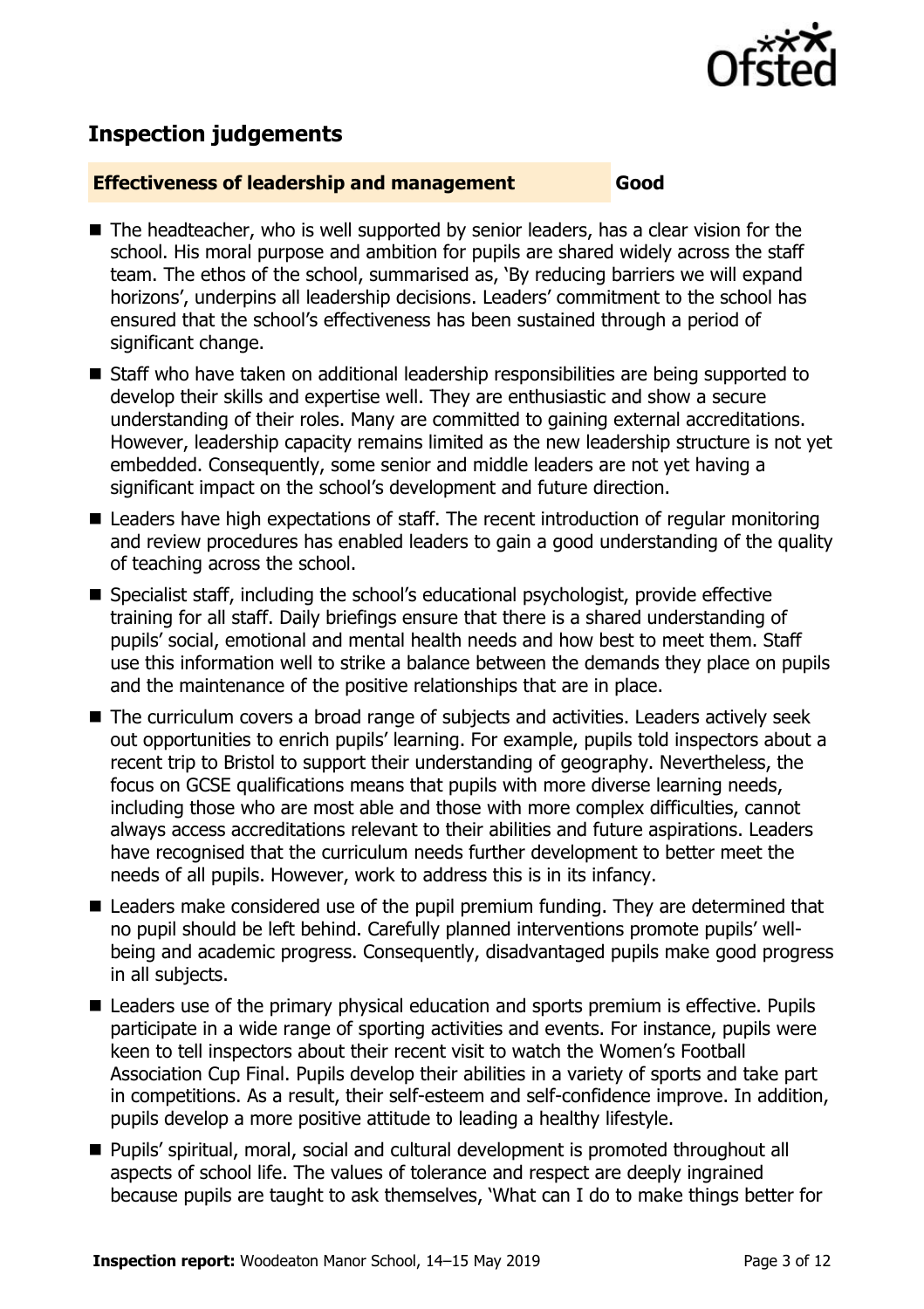

everyone, including myself?'

- Most parents and carers who responded to Ofsted's online questionnaire, Parent View, or who spoke to inspectors, are highly supportive of the school. Parents value the good lines of communication and appreciate how well staff understand their children. Parents are confident that their children are safe and happy at school.
- Leaders are currently reviewing the school's approach to assessment as they recognise limitations in its effectiveness.

#### **Governance of the school**

- Governors are committed to the development of the school. They recognise the positive impact it has on the lives of pupils and their families. They have successfully maintained the school's ethos and moral purpose during a period of significant change, through diligent succession planning and carefully considered appointments.
- Governors are aware of the school's strengths and areas which require further improvement. They make good use of reports from the headteacher and other senior leaders to keep themselves well informed about the school. Governors ask challenging questions, for instance about the impact of additional funding on pupils' progress. Regular visits to the school enable governors to observe the quality of education and its impact for themselves.
- Governors have recently established new strategies and approaches, for example setting up a website working party, to ensure they stringently hold leaders to account and successfully fulfil their statutory duties.

#### **Safeguarding**

- $\blacksquare$  The arrangements for safeguarding are effective.
- Leaders have established robust safeguarding procedures. Records are detailed and of high quality. Staff have a shared understanding of the need to protect pupils because leaders ensure that there is a strong culture of safeguarding throughout the school. Staff are alert to changes in pupils' behaviour and are swift to take appropriate action if they have any concerns.
- Appropriate background checks are made on all adults in school. All staff receive regular and appropriate safeguarding training. The school's induction programme for new staff is detailed and timely. This means that staff fully understand their responsibilities, know what to do and who to report to.
- Leaders are proactive in their work with external agencies and have built strong working relationships, for example, with the local authority and the police. Leaders are relentless in following up referrals so that families receive the support they need to keep their children safe.
- **Pupils who spoke to an inspector were unanimous in saying that they feel safe in** school. The clear majority of parents who responded to Parent View confirmed that their children are happy and feel safe. Pupils have a good understanding of how to keep themselves safe, including when they are online.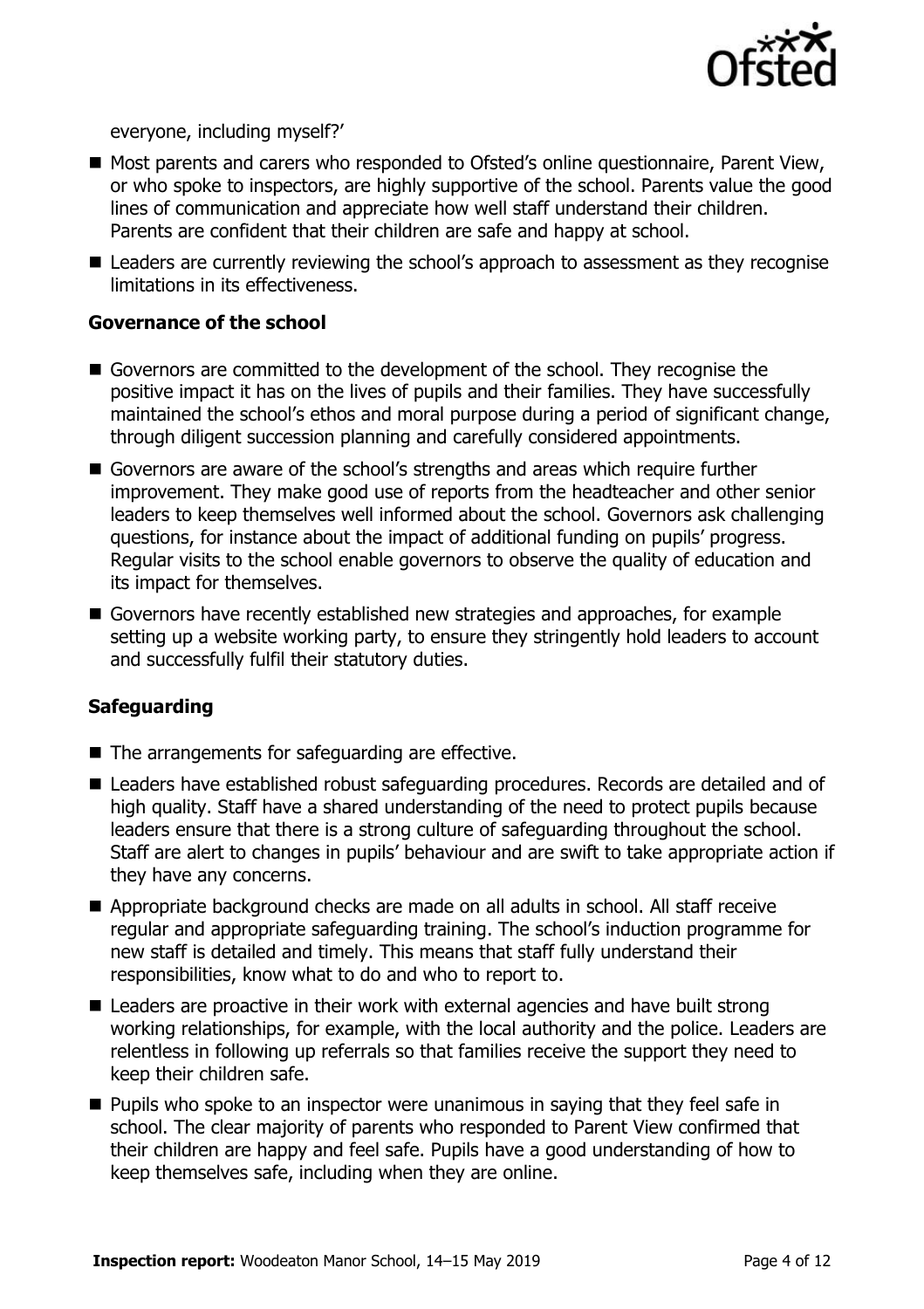

#### **Quality of teaching, learning and assessment Good**

- Teachers and teaching assistants share leaders' aspirations for pupils. They appreciate the difference that the school makes to pupils' lives and talk passionately about the social, emotional and academic journey that pupils take, as they move through the school.
- **Pupils have positive attitudes to learning. Staff make skilled use of the strong** relationships they have with pupils to build self-esteem and re-engage pupils in learning. This is often after significant periods of disengagement from education, before pupils joined Woodeaton Manor.
- Most pupils are enthusiastic about their learning and engage well in lessons. Teachers' good subject knowledge, supported by well-resourced activities, ensures that tasks are appealing to pupils and that their interest in learning is maintained.
- All staff are ambitious for pupils. Nevertheless, they do not consistently use information about pupils' prior learning to adapt tasks to each individual's academic needs. Staff do not use opportunities systematically when pupils with more complex needs are 'ready to learn' to fully engage them in academic tasks. Similarly, staff do not spot dependably when the most able pupils are ready to move on more quickly with their academic learning. Consequently, these pupils do not always make the academic progress they are capable of.
- Teachers and teaching assistants support learning effectively outside the classroom. For example, when sitting down together at breakfast and lunchtime, staff develop pupils' social and personal skills well by engaging them in discussions and conversations.
- Staff are supported well. They make good use of the wide range of training and resources provided to enhance their skills. The carefully planned induction programme enables staff who are new to the school to quickly understand the needs of the pupils and be able to support their learning effectively.
- Assemblies and reward systems are used well to acknowledge pupils' success. Pupils spoke enthusiastically about the 'top banana' accolade and earning house points for good work. Pupils respond well to verbal praise and positive comments on their work.

#### **Personal development, behaviour and welfare <b>COULTS** Outstanding

#### **Personal development and welfare**

- The school's work to promote pupils' personal development and welfare is outstanding.
- The school has an exceptional understanding of the unique nature of each pupil. Pupils thrive at the school because there is a firm belief that every pupil who joins the school can be successful. This means that staff are steadfast in their determination to develop the self-confidence and self-esteem of each pupil.
- Exceptionally strong relationships enable pupils to build trust in the adults who work with them. Pupils become increasingly confident to take risks and try new experiences because they feel safe and cared for. Pupils know they can ask for help when they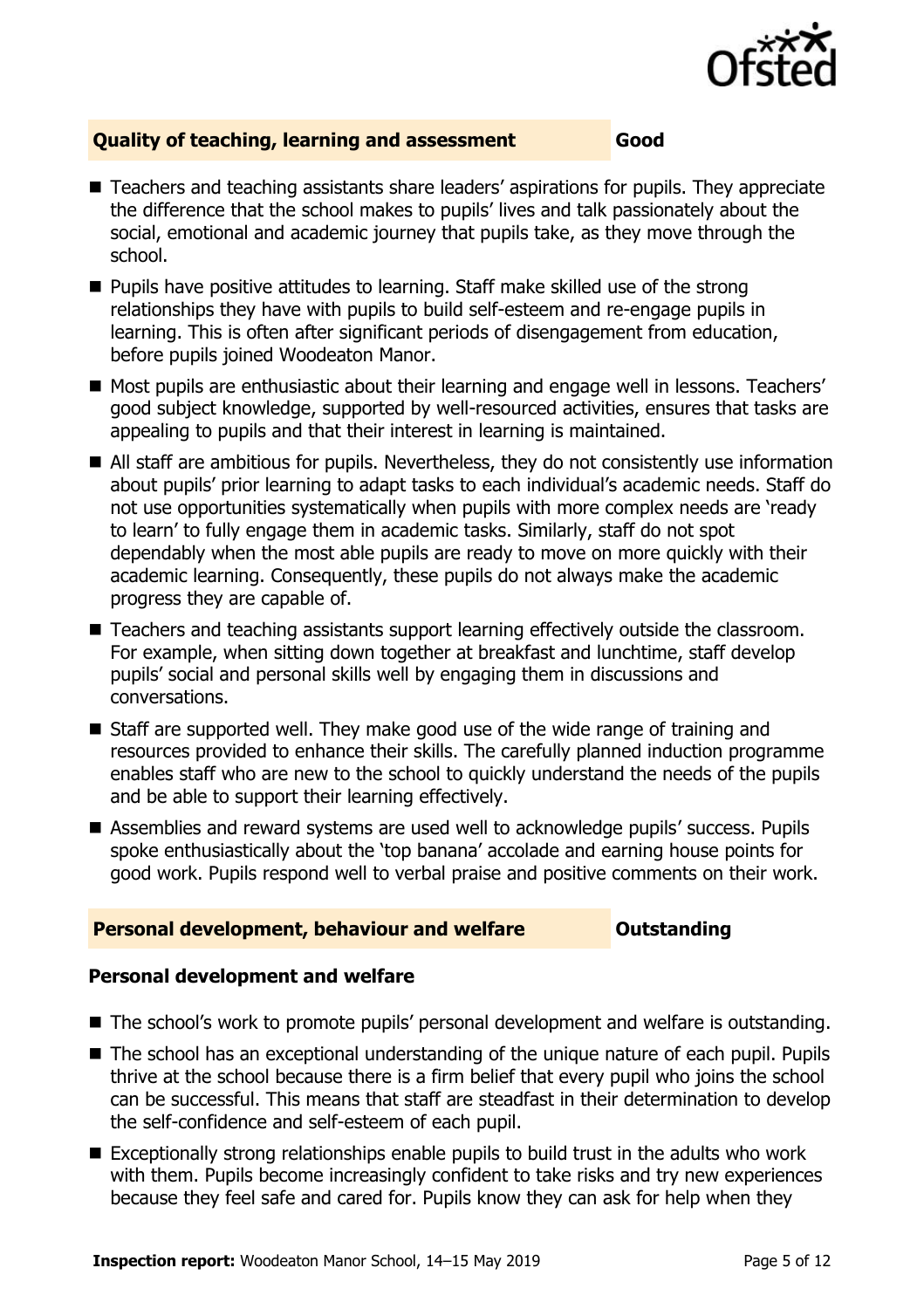

need it. One pupil told an inspector, 'I will miss the staff the most when I leave this school.'

- $\blacksquare$  Pupils develop a sense of pride in their achievements because of the unrelenting positive attitudes that staff have towards them. Pupils appreciate the core values of the 'Woodeaton Way' and quickly learn that staff always expect them to do their best. As a result, pupils' behaviour, attendance and attitudes to learning improve significantly.
- **Parents rightly feel very well supported. A key strength of the school is the** commitment of staff to work closely with families and find solutions to any concerns about a pupil's well-being. One parent commented: 'I cannot begin to express the excellent support and communication we as a family have received.' Another noted: 'This school has changed my son's life. They have been supportive to us as a whole family and I cannot praise the staff enough.'
- **Pupils learn about a variety of careers by talking to quest speakers who visit the school** and through visits to different work placements, such as the local hospital. Staff work with pupils and their families individually to ensure that pupils make informed decisions about their next steps. The curriculum supports pupils to develop the skills they need to access their chosen career path successfully. For example, pupils are taught how to complete application forms.
- **Pupils who spoke to an inspector agreed that they value being at the school because** staff are supportive and understand their needs. Pupils commented that incidents of bullying and of inappropriate behaviour in school are rare, and that when incidents do occur staff always deal with them quickly.
- Leaders have ensured that opportunities for pupils to develop their spiritual, moral, social and cultural understanding are woven throughout each school day, including at circle time, breakfast time and breaktime. As an example, during a morning circle time, pupils took part in a discussion about plastic waste.

#### **Behaviour**

- The behaviour of pupils is outstanding.
- Many pupils arrive with a history of difficulty in moderating their own behaviour and making the right choices. Pupils rapidly make improvements due to the expert, individualised support they receive. Consistent approaches and high expectations across the school support pupils to sustain their improved behaviour.
- **Pupils display respect for each other and for staff. They recognise that others are at** school to learn. Consequently, pupils' behaviour in lessons and around the school is excellent. Pupils who spoke to inspectors commented on how much they appreciate the motivating reward systems. They enjoy receiving stickers and certificates, and value the phone calls staff make to inform parents of these achievements.
- **Pupils have frequently missed long periods of education. On joining the school, their** attendance rapidly improves. One parent commented on the difference the school has made, stating: 'My child was not able to access education for two years due to having autism spectrum disorder and high anxiety… [she] has transformed from a child who could not leave the house to a child who hates to miss a day of school.'
- Careful recording and analysis of incidents ensure that leaders and governors have a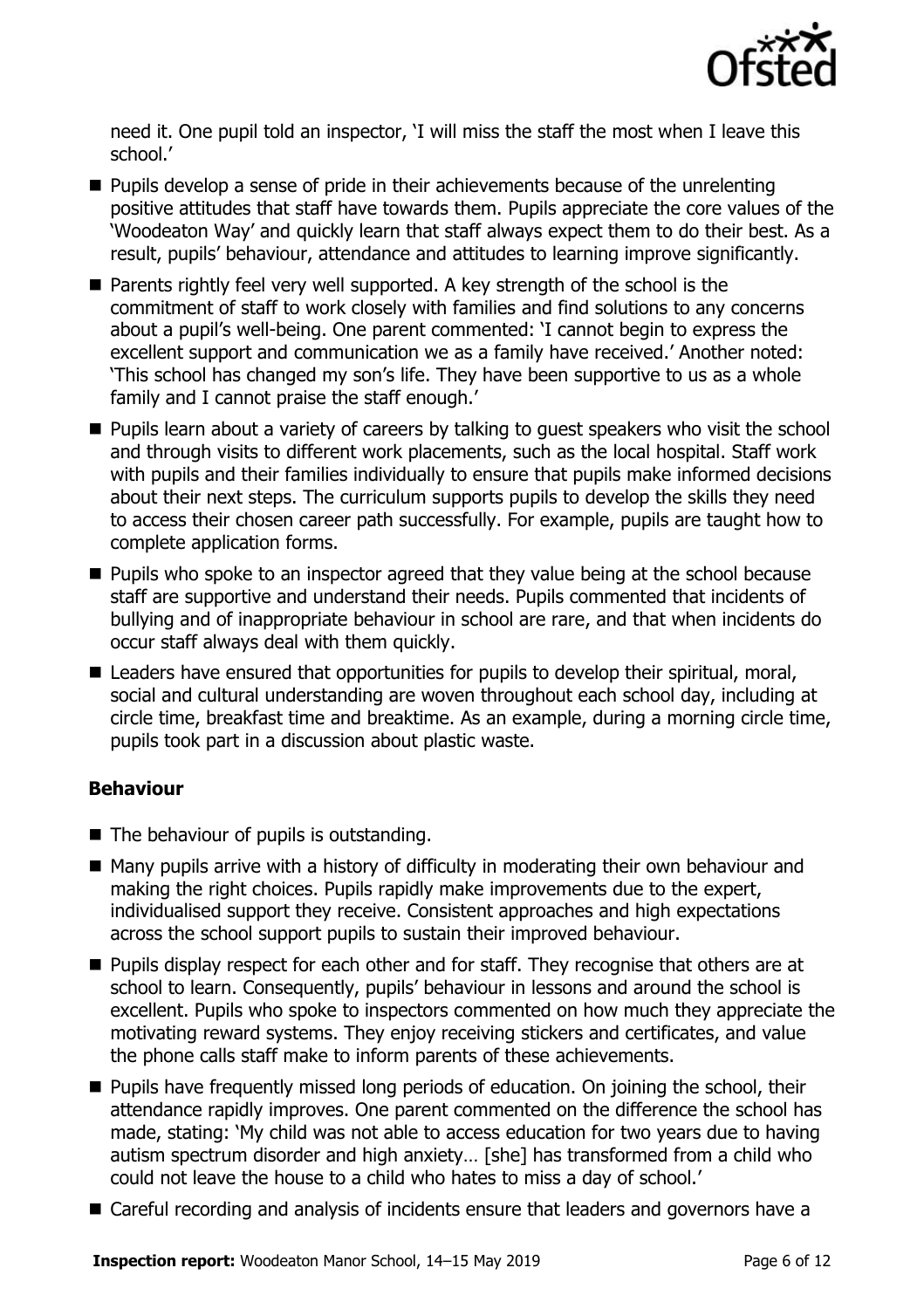

clear overview of patterns and trends in behaviour. This enables leaders to take timely action, for example by increasing the level of support for an identified pupil so that they can manage their own behaviour more effectively.

■ Leaders and staff work very closely with pupils, their families and external agencies to support pupils to attend school. Leaders believe, and inspectors agree, there is nothing more that staff could do to improve the attendance of pupils.

#### **Outcomes for pupils Good**

- All pupils have an education, health and care (EHC) plan. Many join Woodeaton Manor having experienced significant periods of disrupted schooling and disengagement from education. The careful attention staff give to each pupil's individual needs means pupils quickly re-engage with learning. Consequently, over time, pupils make good academic progress from their, often low, starting points.
- Leaders monitor the progress of pupils closely. Through the school's own assessment system, leaders track pupils' individual progress carefully. They give due consideration to whole-school academic progress by subject, key stage and group. This shows that all groups of pupils, including those who are disadvantaged, make good progress in a range of subjects.
- As pupils settle in to the 'Woodeaton Way', they develop a more positive attitude to learning and improve their attendance. Accordingly, pupils in key stage 2 make good and often rapid progress in English, mathematics and science.
- In key stages 3 and 4 pupils benefit from the school's specialist rooms and from teachers' subject-specific knowledge. As a result, pupils achieve well in a range of subjects. Progress in music in key stage 3 and in art and design in key stage 4 is strong.
- Leaders make good use of additional funding to provide further support and targeted interventions, in addition to pupils' EHC plans. Strategies such as personalised timetables are highly effective, enabling pupils to make considerable progress.
- **Pupils' destinations are positive. Over the last three years, all pupils have moved on to** relevant college courses. This is because staff work closely with pupils to ensure that they select a college course that is right for them.
- Leaders are currently reviewing the school's approach to assessment. They recognise that the current system requires amendments so that pupils' attainment can be tracked with increased accuracy.

#### **16 to 19 study programmes Good**

- The recently established post-16 provision has enabled a small cohort of students to remain at the school for an additional year. The provision offers a distinct learning environment which prepares students effectively for life after school.
- The post-16 leader has a clear vision for the provision. She is determined that all students will develop the skills and level of maturity they need to move on to successful college placements.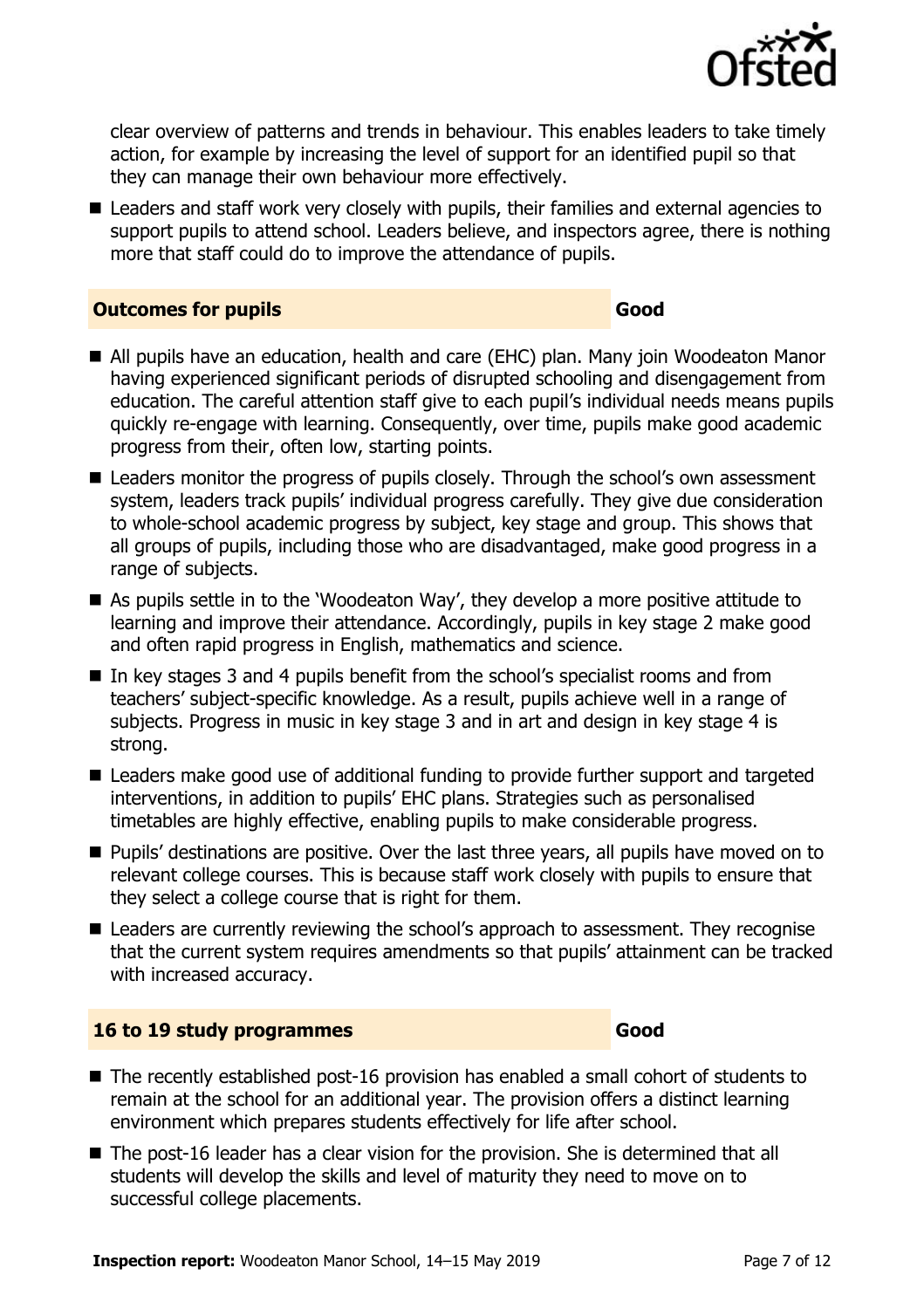

- Students continue to study GCSE English, mathematics and science. Good teaching and high expectations mean that students are well supported to improve upon their end-ofkey-stage-4 assessments.
- The post-16 curriculum places a strong emphasis on promoting students' independence. Through structured activities, including hiking and camping, students are enabled to take risks, tackle new experiences and build resilience as they prepare for adulthood. Staff make good use of naturally arising opportunities to encourage students to take responsibility. For instance, inspectors saw students capably moving between lessons without adult support.
- All students undertake weekly work experience, either independently or accompanied by a family member. This helps to boost students' confidence and self-esteem, as well as developing important work-related skills. Close monitoring by staff ensures that placements remain successful.
- Students use 'moving on, moving up' meetings to discuss their future aspirations with staff and identify an appropriate college course. The post-16 leader has rapidly built positive relationships with colleges. This has enabled well-planned and timely transition packages to be established. Consequently, all current post-16 students have been offered a college placement when they leave school.
- Relationships between teachers and students are strong. Students trust staff. Students are safe and feel safe. Their attitudes to learning are positive.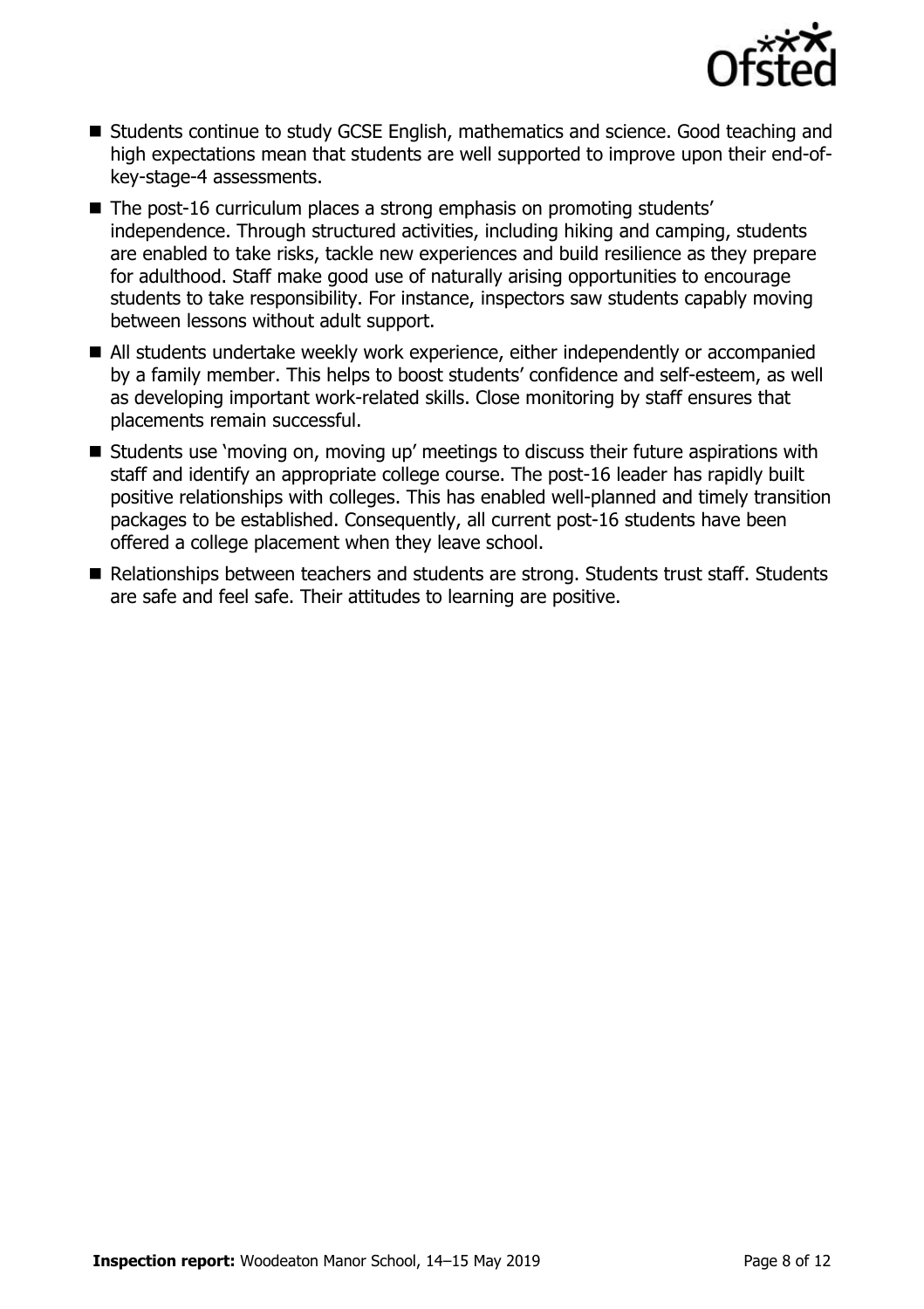

# **School details**

| Unique reference number | 123329      |
|-------------------------|-------------|
| Local authority         | Oxfordshire |
| Inspection number       | 10088179    |

This inspection of the school was carried out under section 5 of the Education Act 2005.

| Type of school                                           | Special                           |
|----------------------------------------------------------|-----------------------------------|
| School category                                          | Foundation special                |
| Age range of pupils                                      | 7 to 18                           |
| Gender of pupils                                         | Mixed                             |
| Gender of pupils in 16 to 19 study<br>programmes         | Mixed                             |
| Number of pupils on the school roll                      | 84                                |
| Of which, number on roll in 16 to 19 study<br>programmes | 6                                 |
| Appropriate authority                                    | The governing body                |
| Chair                                                    | Mrs June Nisbet                   |
| <b>Headteacher</b>                                       | Mr Simon Bishop                   |
| Telephone number                                         | 01865 558722                      |
| Website                                                  | http://www.woodeaton.oxon.sch.uk  |
| Email address                                            | office.7002@woodeaton.oxon.sch.uk |
| Date of previous inspection                              | 22 May 2018                       |

#### **Information about this school**

- Since the previous inspection, there has been a change to the school's leadership. The previous headteacher left in August 2018. The school's assistant headteacher was appointed as headteacher in September 2018.
- The school provides education for pupils with social, emotional and mental health difficulties, including: attachment disorder; autism spectrum disorder; anxiety; dyspraxia; obsessive compulsive disorder; specific learning difficulties; and speech and language disorder. The school does not cater for pupils with an attention deficit and hyperactivity disorder diagnosis.
- All pupils have an EHC plan.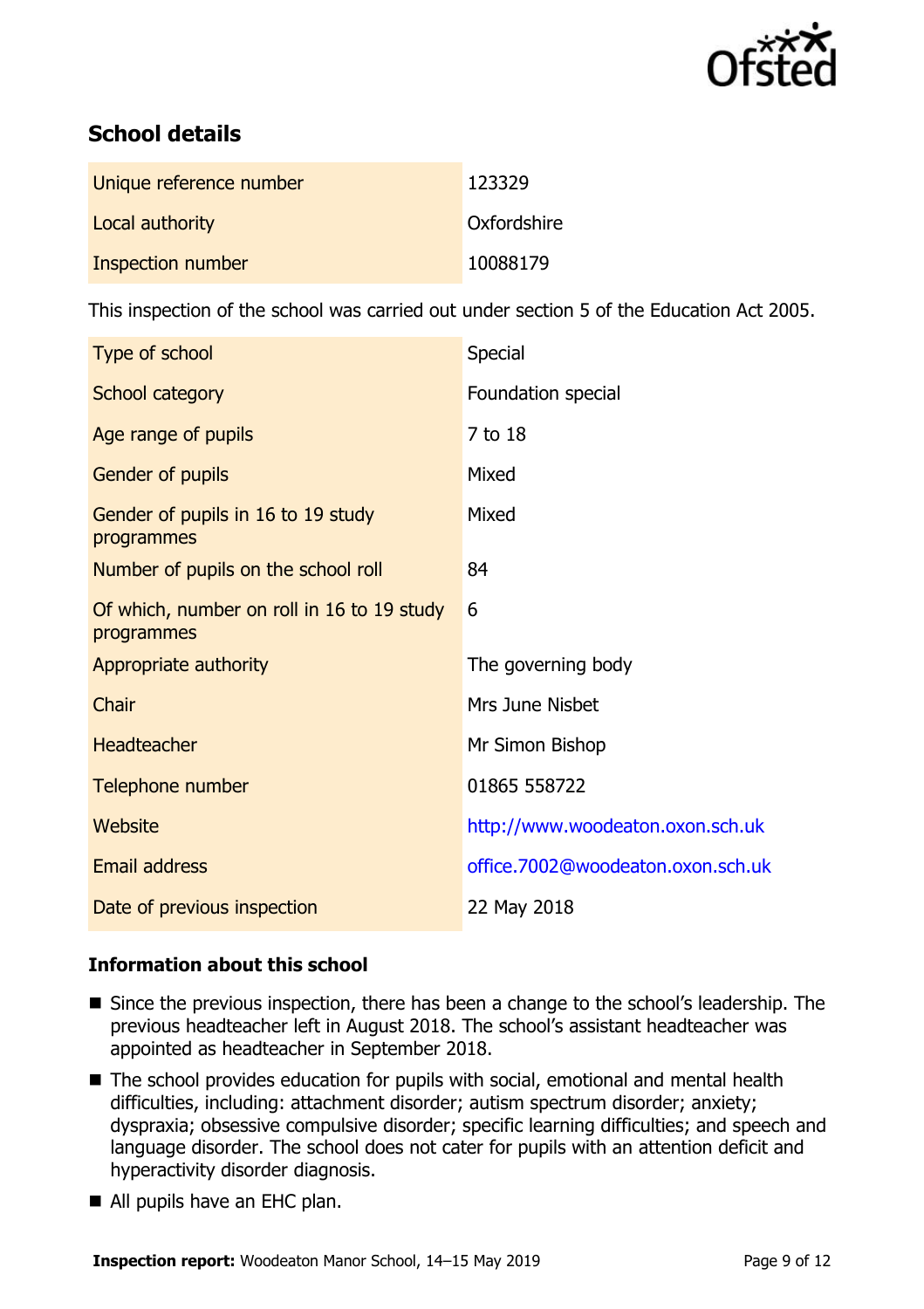

- Currently, the school has six students in the post-16 provision.
- The proportion of pupils who speak English as an additional language is well below the national average.
- The proportion of pupils supported by pupil premium funding is in line with the national average.
- The school does not use any alternative provision.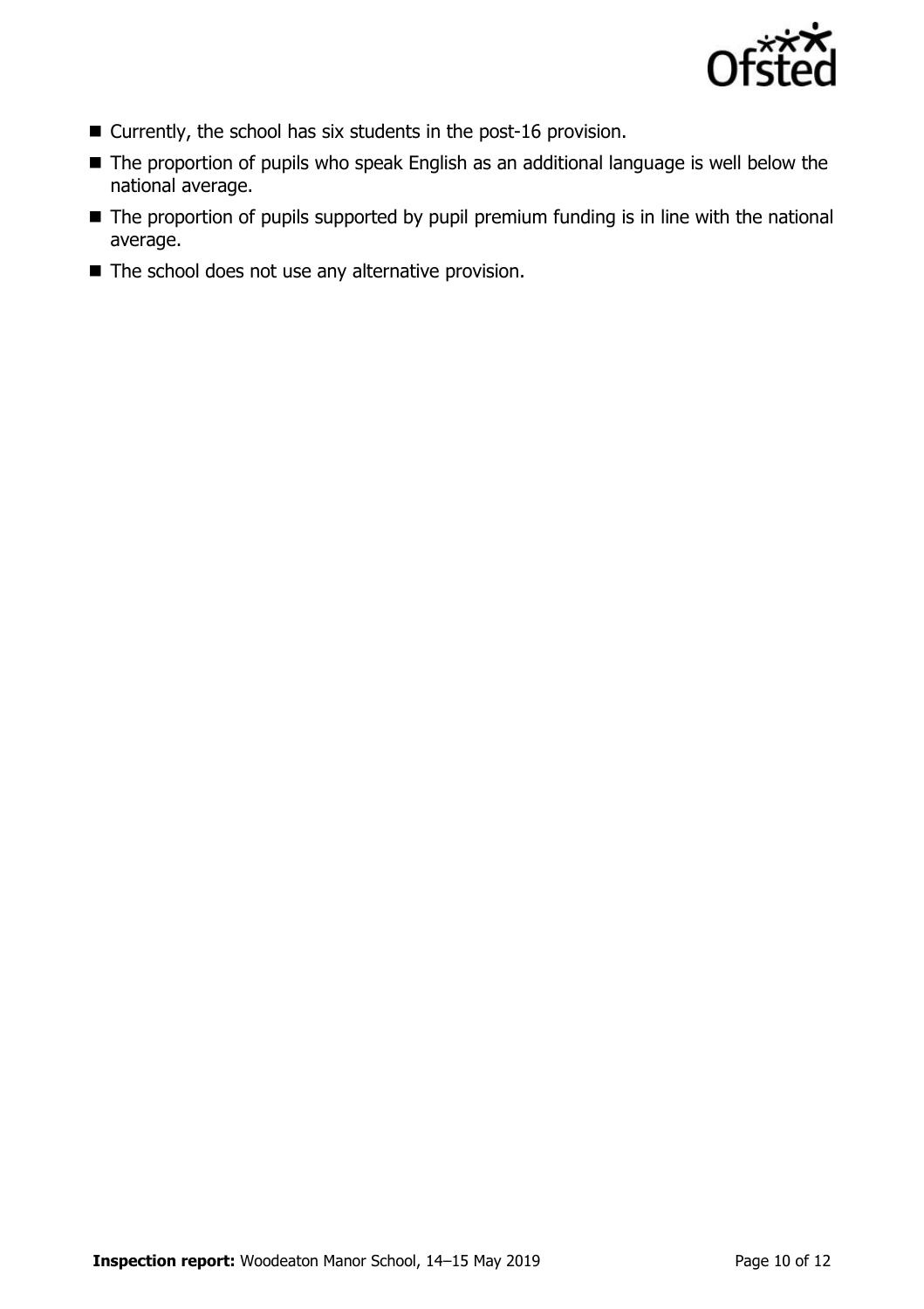

# **Information about this inspection**

- Inspectors met with the headteacher, deputy headteacher, educational psychologist, phase leaders, subject leaders and teaching assistants. The lead inspector also met with three governors, including the chair of the governing body.
- Inspectors visited 15 part-lessons, all with the headteacher or deputy headteacher. Inspectors observed circle time, breakfast time, breaktime and lunchtime.
- **Inspectors spoke to pupils informally and met with a group of seven pupils.**
- Inspectors looked at work in pupils' books and discussed pupils' progress and attainment with leaders.
- The lead inspector held a telephone conversation with the school improvement consultant.
- **Inspectors had telephone conversations with two parents and took account of 42** responses to Ofsted's online questionnaire, Parent View, including nine free-text comments.
- Inspectors considered a wide range of documentation, including: information available on the school's website; records relating to safeguarding, behaviour and attendance; records of leaders' monitoring activities; and school improvement plans. Information on governance, including minutes of the governing body's meetings, was scrutinised.

#### **Inspection team**

**Janis Rogers, lead inspector Constanting Constanting Constanting Constanting Constanting Constanting Constanting Constanting Constanting Constanting Constanting Constanting Constanting Constanting Constanting Constantin Ross Macdonald Contract Contract Contract Contract Contract Contract Contract Contract Contract Contract Contract Contract Contract Contract Contract Contract Contract Contract Contract Contract Contract Contract Contract**